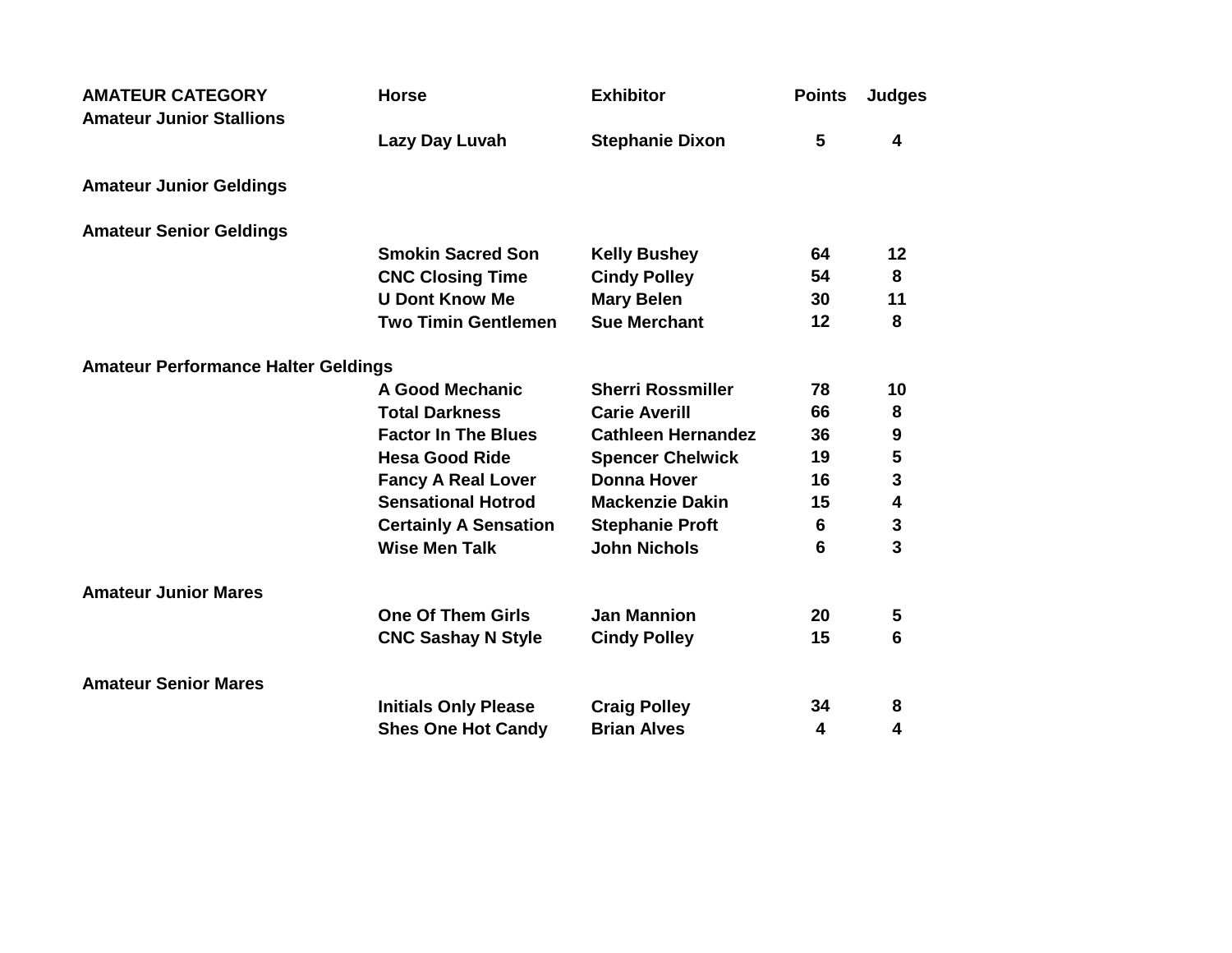## **Amateur Performance Halter Mares**

|                                           | <b>Almost Too Temption</b>   | <b>Kristen Shaw</b>      | 46             | 8            |  |
|-------------------------------------------|------------------------------|--------------------------|----------------|--------------|--|
|                                           | <b>Alotta Good Faith</b>     | <b>Denys Buss</b>        | 32             | 5            |  |
|                                           | <b>Good Directions</b>       | <b>Carrie Averill</b>    | 12             | 4            |  |
|                                           | <b>Whata Sweet Asset</b>     | <b>Amy McKinney</b>      | $\overline{7}$ | 4            |  |
|                                           | <b>Gotta Get Impulsive</b>   | <b>Gibson Reid</b>       | 6              | 1            |  |
| <b>AMATEUR OVERO COLOR CLASS</b>          |                              |                          |                |              |  |
|                                           | <b>Alotta Good Faith</b>     | <b>Denys Buss</b>        | 39             | 6            |  |
|                                           | <b>Smokin Sacred Son</b>     | <b>Kelly Bushey</b>      | 34             | 10           |  |
|                                           | <b>Fancy A Real Lover</b>    | <b>Donna Hover</b>       | 22             | 4            |  |
|                                           | <b>Almost Too Tempting</b>   | <b>Kristen Shaw</b>      | 20             | 6            |  |
|                                           | <b>CNC Sashay N Style</b>    | <b>Cindy Polley</b>      | 4              | $\mathbf{2}$ |  |
|                                           | <b>Hesa Good Ride</b>        | <b>Spencer Chelwick</b>  | 4              | 4            |  |
| <b>AMATEUR TOBIANO CLASS</b>              |                              |                          |                |              |  |
|                                           | <b>Two Timin Gentlemen</b>   | <b>Sue Merchant</b>      | 39             | 12           |  |
|                                           | <b>Arapped In Black</b>      | Jeri Lou Biggs           | 34             | 12           |  |
|                                           | <b>Heaven Sent A Star</b>    | <b>Laura Hamill</b>      | 11             | 7            |  |
| <b>Amateur Walk Trot Western Pleasure</b> |                              |                          |                |              |  |
|                                           | Joe Walsh                    | Jayme Fleeman            | 120            | 13           |  |
|                                           | <b>A Good Mechanic</b>       | <b>Sherri Rossmiller</b> | 80             | 12           |  |
|                                           | <b>Tats Classical Rhythm</b> | <b>Judy Mcnabb</b>       | 61             | 10           |  |
|                                           | <b>Sensational Hotrod</b>    | <b>Mackenzie Dakin</b>   | 40             | 6            |  |
|                                           | <b>Flauntin My Assets</b>    | <b>Laurie Podshadley</b> | 32             | 5            |  |
|                                           | <b>Faith Is Certain</b>      | <b>Shelley Tuma</b>      | 28             | 4            |  |
|                                           | <b>Original Daisy Duke</b>   | <b>Jessica Tate</b>      | 8              | 2            |  |
|                                           | <b>A Moonlite Drive</b>      | <b>Brenda Boman</b>      | 5              | 4            |  |
|                                           | <b>Alotta Good Faith</b>     | <b>Denys Buss</b>        | 4              | 1            |  |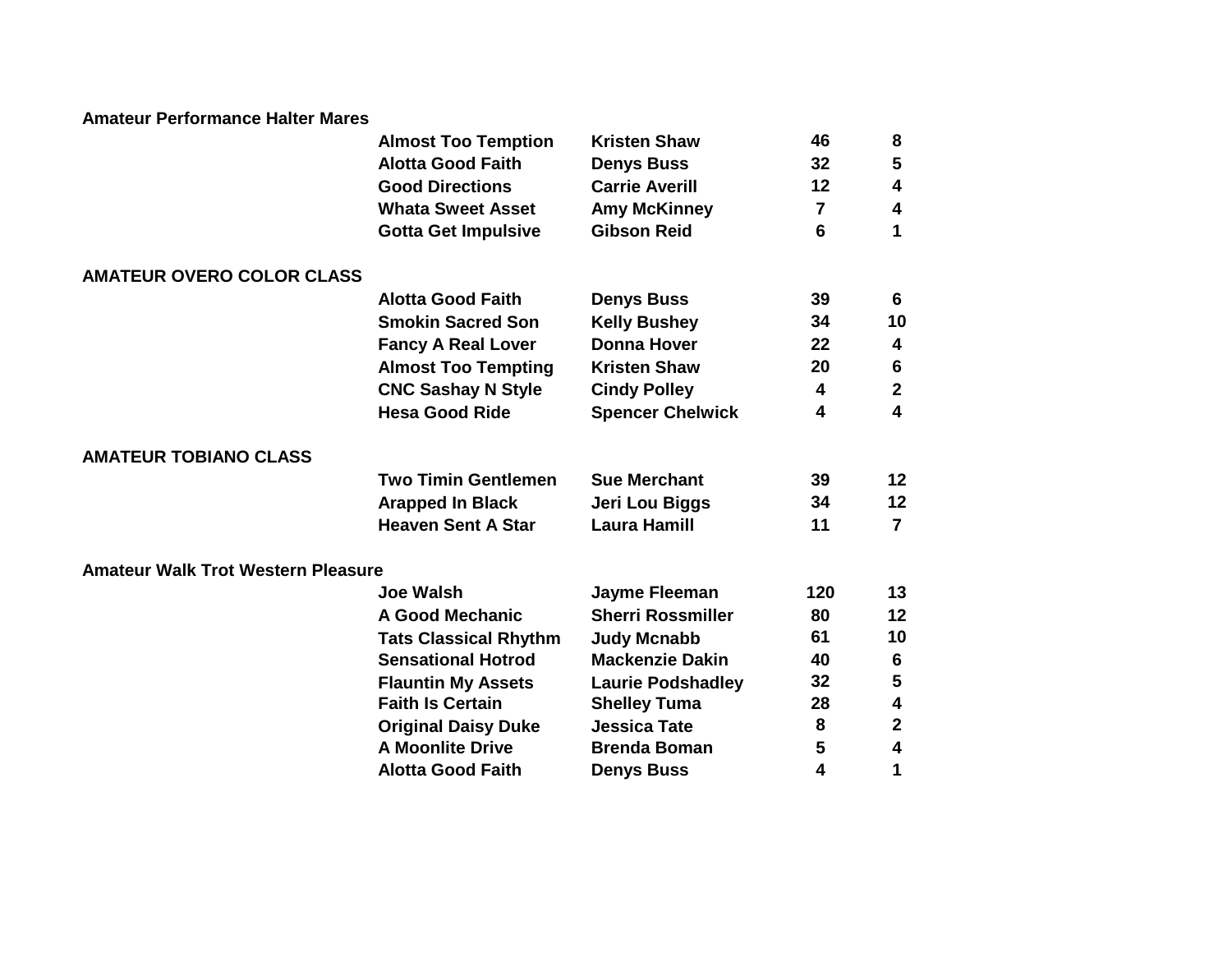## **Amateur Walk Trot Western Horsemanship**

|                                      | <b>Tats Classical Rhythm</b> | <b>Judy Mcnabb</b>       | 132            | 14                      |
|--------------------------------------|------------------------------|--------------------------|----------------|-------------------------|
|                                      | <b>Alotta Good Faith</b>     | <b>Denys Buss</b>        | 46             | $\sqrt{5}$              |
|                                      | <b>Sensational Hotrod</b>    | <b>Mackenzie Dakin</b>   | 36             | $\bf 6$                 |
|                                      | Keepthedoublescomin          | Amy Thomasson            | 24             | 4                       |
|                                      | <b>A Good Mechanic</b>       | <b>Sherri Rossmiller</b> | 17             | $6\phantom{1}6$         |
|                                      | <b>Heaven Sent A Star</b>    | <b>Laura Hamill</b>      | 12             | ${\bf 5}$               |
|                                      | <b>Flauntin My Assets</b>    | <b>Laurie Podshadley</b> | 12             | $\boldsymbol{2}$        |
|                                      | <b>Faith Is Certain</b>      | <b>Shelley Tuma</b>      | 10             | $\mathbf{3}$            |
|                                      | <b>Original Daisy Duke</b>   | <b>Jessica Tate</b>      | 6              | $\mathbf{2}$            |
|                                      | <b>Living A Double Life</b>  | <b>Michele Guerra</b>    | $\overline{2}$ | $\overline{\mathbf{2}}$ |
| <b>Amateur Walk Trot Trail</b>       |                              |                          |                |                         |
|                                      | <b>Tats Classical Rhythm</b> | <b>Judy Mcnabb</b>       | 122            | 14                      |
|                                      | <b>Faith Is Certain</b>      | <b>Shelley Tuma</b>      | 34             | 4                       |
|                                      | <b>Flauntin My Assets</b>    | <b>Laurie Podshadley</b> | 22             | $\mathbf{3}$            |
|                                      | Lazy Krymsun Luvah           | <b>Kelly Rhodes</b>      | 20             | $\mathbf{3}$            |
|                                      | <b>Heaven Sent A Star</b>    | <b>Laura Hamill</b>      | 19             | $\bf 6$                 |
|                                      | <b>Make Me A Proposition</b> | <b>Karla Oelsner</b>     | 16             | $\mathbf{3}$            |
|                                      | <b>A Good Mechanic</b>       | <b>Sherri Rossmiller</b> | 13             | $\bf 6$                 |
|                                      | <b>Alotta Good Faith</b>     | <b>Denys Buss</b>        | 10             | $\mathbf{3}$            |
|                                      | <b>Original Daisy Duke</b>   | <b>Jessica Tate</b>      | 8              | ${\bf 8}$               |
|                                      | <b>Surely A Goodbar</b>      | <b>Kathy Lickiss</b>     | 8              | $\boldsymbol{2}$        |
|                                      | Keepthedoublescomin          | Amy Thomasson            | 8              | $\boldsymbol{2}$        |
|                                      | <b>Sensational Hotrod</b>    | <b>Mackenzie Dakin</b>   | 6              | $\mathbf{2}$            |
|                                      | <b>Hot N Lopin Cowboy</b>    | <b>Kristine Lee</b>      | $\overline{2}$ | $\overline{2}$          |
| <b>Amateur Walk Trot Showmanship</b> |                              |                          |                |                         |
|                                      | <b>Alotta Good Faith</b>     | <b>Denys Buss</b>        | 34             | 5                       |
|                                      | <b>Heaven Sent A Star</b>    | <b>Laura Hamill</b>      | 29             | 10                      |
|                                      | <b>Original Daisy Duke</b>   | <b>Jessica Tate</b>      | 28             | 4                       |
|                                      | <b>Faith Is Certain</b>      | <b>Shelley Tuma</b>      | 16             | $\mathbf{3}$            |
|                                      | <b>Sensational Hotrod</b>    | <b>Mackenzie Dakin</b>   | 3              | $\boldsymbol{2}$        |
|                                      | <b>Flauntin My Assets</b>    | <b>Laurie Podshadley</b> | $\overline{2}$ | 1                       |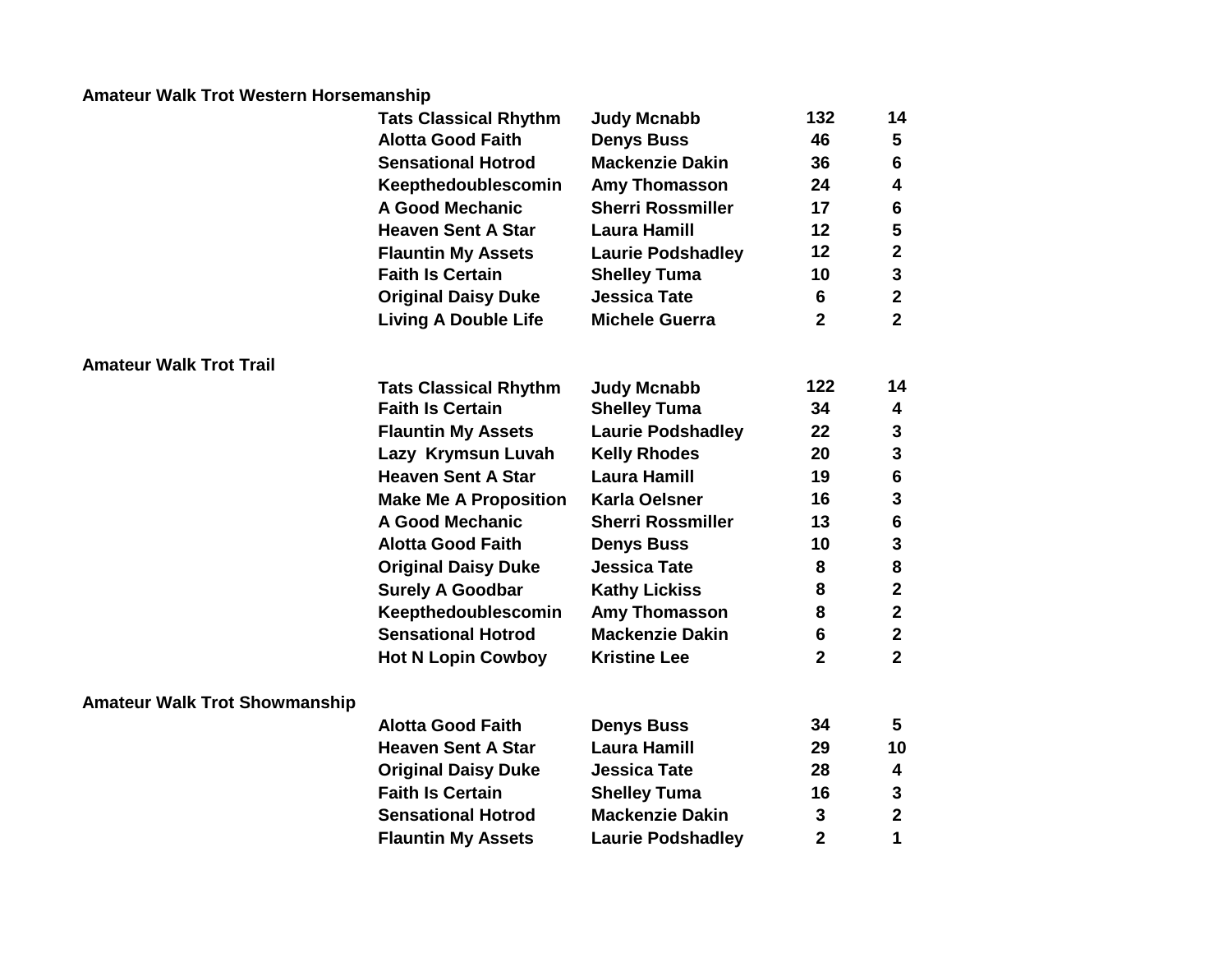| <b>Amateur Walk Trot Hunt Seat Eq</b>        |                              |                           |                |                         |
|----------------------------------------------|------------------------------|---------------------------|----------------|-------------------------|
|                                              | Keepthedoublescomin          | <b>Amy Thomasson</b>      | 38             | 8                       |
|                                              | <b>Alotta Good Faith</b>     | <b>Denys Buss</b>         | 36             | 8                       |
|                                              | <b>Sensational Hotrod</b>    | <b>Mackenzie Dakin</b>    | 8              | 6                       |
| <b>Amateur Walk Trot Hunter Under Saddle</b> |                              |                           |                |                         |
|                                              | <b>Living A Double Life</b>  | <b>Michele Guerra</b>     | 55             | 10                      |
|                                              | <b>Alotta Good Faith</b>     | <b>Denys Buss</b>         | 14             | $\overline{\mathbf{7}}$ |
|                                              | <b>Sensational Hotrod</b>    | <b>Mackenzie Dakin</b>    | 8              | $6\phantom{1}6$         |
|                                              | <b>Factor In The Blues</b>   | <b>Cathleen Hernandez</b> | $\mathbf{2}$   | $\mathbf{2}$            |
|                                              | Keepthedoublescomin          | Amy Thomasson             | $\overline{2}$ | 1                       |
| <b>Novice Amateur Western Pleasure</b>       |                              |                           |                |                         |
|                                              | <b>Joe Walsh</b>             | <b>Kacie Fleeman</b>      | 100            | 14                      |
|                                              | <b>Wise Men Talk</b>         | <b>John Nichols</b>       | 44             | $6\phantom{1}6$         |
|                                              | <b>Make Me A Cowboy</b>      | <b>Jennifer Chan</b>      | 28             | 5                       |
|                                              | <b>Certainly A Sensation</b> | <b>Stephanie Proft</b>    | 27             | $\overline{7}$          |
|                                              | <b>U Dont Know Me</b>        | <b>Mary Belen</b>         | 25             | 8                       |
|                                              | <b>Gotta Get Impulsive</b>   | <b>Gibson Reid</b>        | 13             | $6\phantom{1}6$         |
|                                              | <b>Plenty Of Tats Rhythm</b> | <b>Kelly Henningsen</b>   | 9              | 1                       |
| <b>Novice Amateur Western Horsemanship</b>   |                              |                           |                |                         |
|                                              | <b>Certainly A Sensation</b> | <b>Stephanie Proft</b>    | 67             | 8                       |
|                                              | <b>U Dont Know Me</b>        | <b>Mary Belen</b>         | 53             | 10                      |
|                                              | <b>Wise Men Talk</b>         | <b>John Nichols</b>       | 48             | $6\phantom{1}6$         |
|                                              | <b>Plenty Of Tats Rhythm</b> | <b>Kelly Henningsen</b>   | 44             | 6                       |
|                                              | <b>Make Me A Cowboy</b>      | <b>Jennifer Chan</b>      | 38             | $\overline{7}$          |
|                                              | <b>Mymandelivered Roses</b>  | <b>Trish West</b>         | 24             | $\mathbf{3}$            |
|                                              | <b>Lucky In Hollywood</b>    | <b>Toni Raykovich</b>     | 23             | $\overline{7}$          |
|                                              | <b>Gotta Get Impulsive</b>   | <b>Gibson Reid</b>        | 9              | 6                       |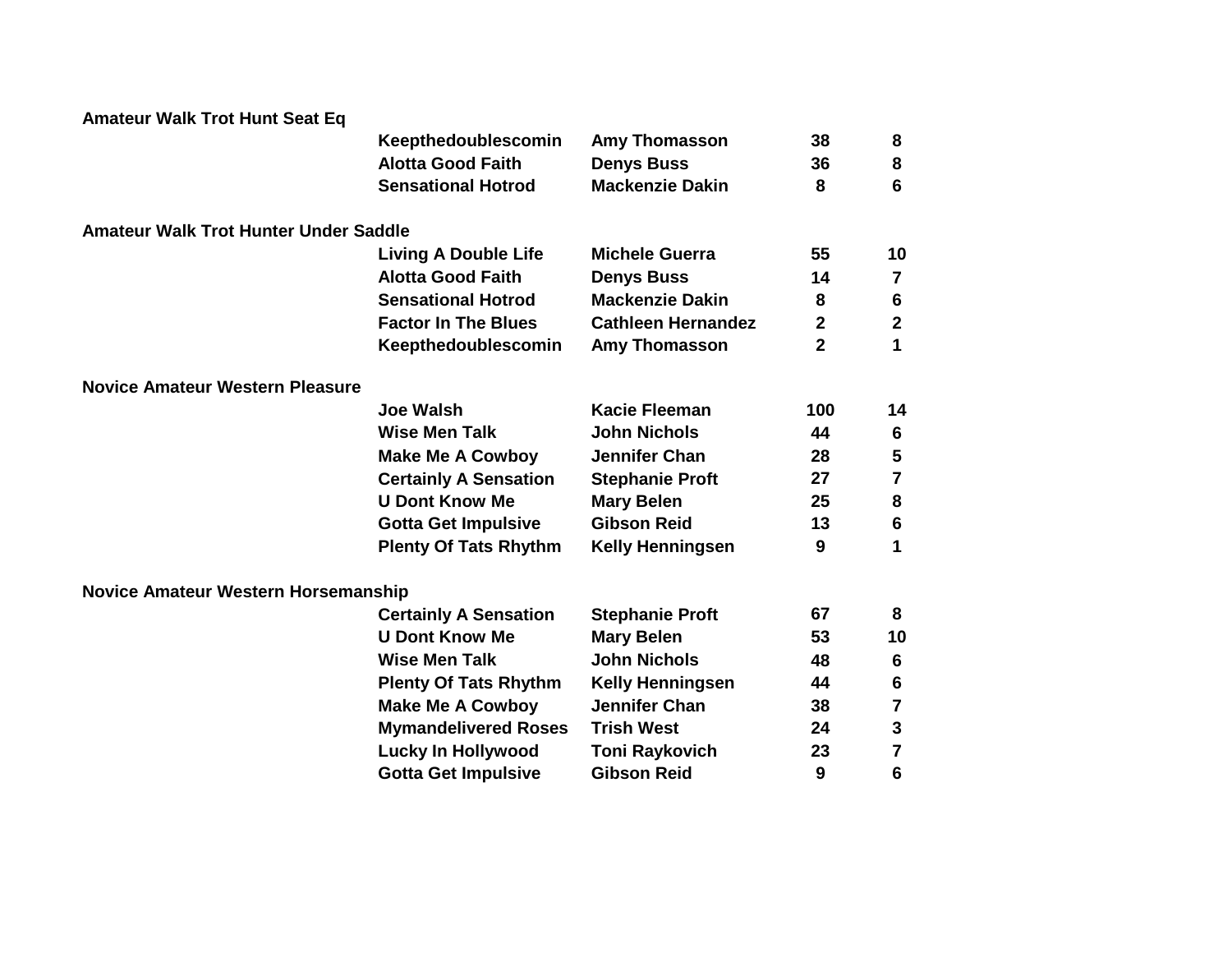| <b>Novice Amateur Western Riding</b> |                              |                        |                |                         |
|--------------------------------------|------------------------------|------------------------|----------------|-------------------------|
|                                      | <b>Goodnight Charlie</b>     | <b>Randy Raykovich</b> | 74             | 14                      |
|                                      | <b>Lucky In Hollywood</b>    | <b>Toni Raykovich</b>  | 41             | 12                      |
|                                      | <b>Fancy Huslers Necoia</b>  | <b>Betsy Ninekirk</b>  | 32             | 8                       |
|                                      | <b>Wise Men Talk</b>         | <b>John Nichols</b>    | 15             | 6                       |
|                                      | <b>Certainly A Sensation</b> | <b>Stephanie Proft</b> | 5              | $\overline{\mathbf{4}}$ |
| <b>Novice Amateur Trail</b>          |                              |                        |                |                         |
|                                      | <b>U Dont Know Me</b>        | <b>Mary Belen</b>      | 68             | 14                      |
|                                      | <b>Certainly A Sensation</b> | <b>Stephanie Proft</b> | 53             | 8                       |
|                                      | <b>Fancy Huslers Necoia</b>  | <b>Betsy Ninekirk</b>  | 48             | ${\bf 8}$               |
|                                      | <b>Wise Men Talk</b>         | <b>John Nichols</b>    | 30             | $6\phantom{1}6$         |
|                                      | <b>Gotta Get Impulsive</b>   | <b>Gibson Reid</b>     | 25             | 10                      |
|                                      | <b>Make Me A Cowboy</b>      | <b>Jennifer Chan</b>   | 18             | $\overline{\mathbf{4}}$ |
| <b>Novice Amateur Showmanship</b>    |                              |                        |                |                         |
|                                      | <b>Wise Men Talk</b>         | <b>John Nichols</b>    | 30             | 6                       |
|                                      | <b>U Dont Know Me</b>        | <b>Mary Belen</b>      | 21             | ${\bf 8}$               |
|                                      | <b>Whatta Sweet Asset</b>    | <b>Amy McKinney</b>    | 14             | 6                       |
|                                      | <b>Mymandelivered Roses</b>  | <b>Trish West</b>      | 14             | $\boldsymbol{6}$        |
|                                      | <b>Gotta Get Impulsive</b>   | <b>Gibson Reid</b>     | 3              | $\overline{3}$          |
| <b>Novice Amateur Hunt Seat Eq.</b>  |                              |                        |                |                         |
|                                      | <b>U Dont Know Me</b>        | <b>Mary Belen</b>      | 88             | 14                      |
|                                      | <b>Lucky In Hollywood</b>    | <b>Toni Raykovich</b>  | 30             | 10                      |
|                                      | <b>Certainly A Sensation</b> | <b>Stephanie Proft</b> | 22             | 12                      |
|                                      | <b>One Classy Girl</b>       | <b>Anna Olsen</b>      | 17             | 4                       |
|                                      | <b>Wise Men Talk</b>         | <b>John Nichols</b>    | $\overline{2}$ | $\mathbf{2}$            |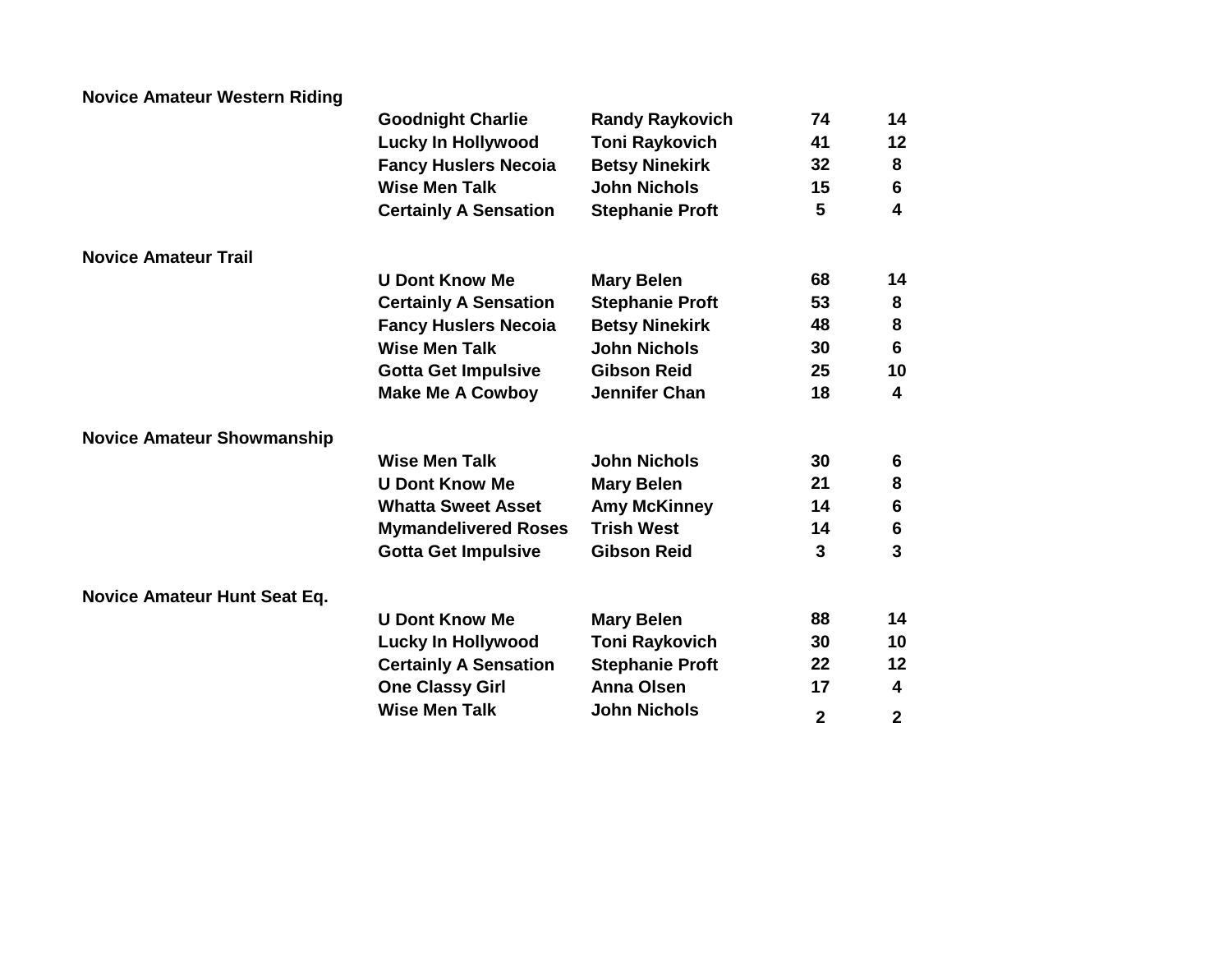#### **Novice Amateur Hunter Under Saddle**

| <b>Lucky In Hollywood</b> | <b>Toni Raykovich</b> | 60 | 10 |
|---------------------------|-----------------------|----|----|
| <b>Especially Fancy</b>   | Dakota King           | 45 | 13 |
| <b>U Dont Know Me</b>     | <b>Mary Belen</b>     | 36 | 13 |
| <b>One Classy Girl</b>    | <b>Anna Olsen</b>     | 30 | Δ  |
| <b>Wise Men Talk</b>      | <b>John Nichols</b>   | 17 |    |

### **NOVICE AMATEUR REINING**

#### **NOVICE AMATEUR RANCH RIDING**

#### **AMATEUR YEARLING IN TRAIL**

### **AMATEUR YEARLING LONGE LINE**

#### **Amateur Western Pleasure All Ages**

| <b>Hesa Good Ride</b>        | <b>Spencer Chelwick</b> | 57          | 10 |
|------------------------------|-------------------------|-------------|----|
| <b>Someone Like You</b>      | <b>Dakota King</b>      | 42          | 12 |
| <b>The Perfect Machine</b>   | <b>Emily Tuma</b>       | 41          | 8  |
| <b>All Star Sensation</b>    | <b>Wendy Hull</b>       | 26          | 8  |
| <b>Certainly A Sensation</b> | <b>Stephanie Proft</b>  | 23          | 6  |
| <b>Flauntin My Assets</b>    | <b>Emily Podshadley</b> | 14          | 4  |
| <b>Two Timin Gentlemen</b>   | <b>Sue Merchant</b>     | 13          | 6  |
| <b>Still Scenic</b>          | <b>Amber Harmon</b>     | $\mathbf 2$ | 1  |
|                              |                         |             |    |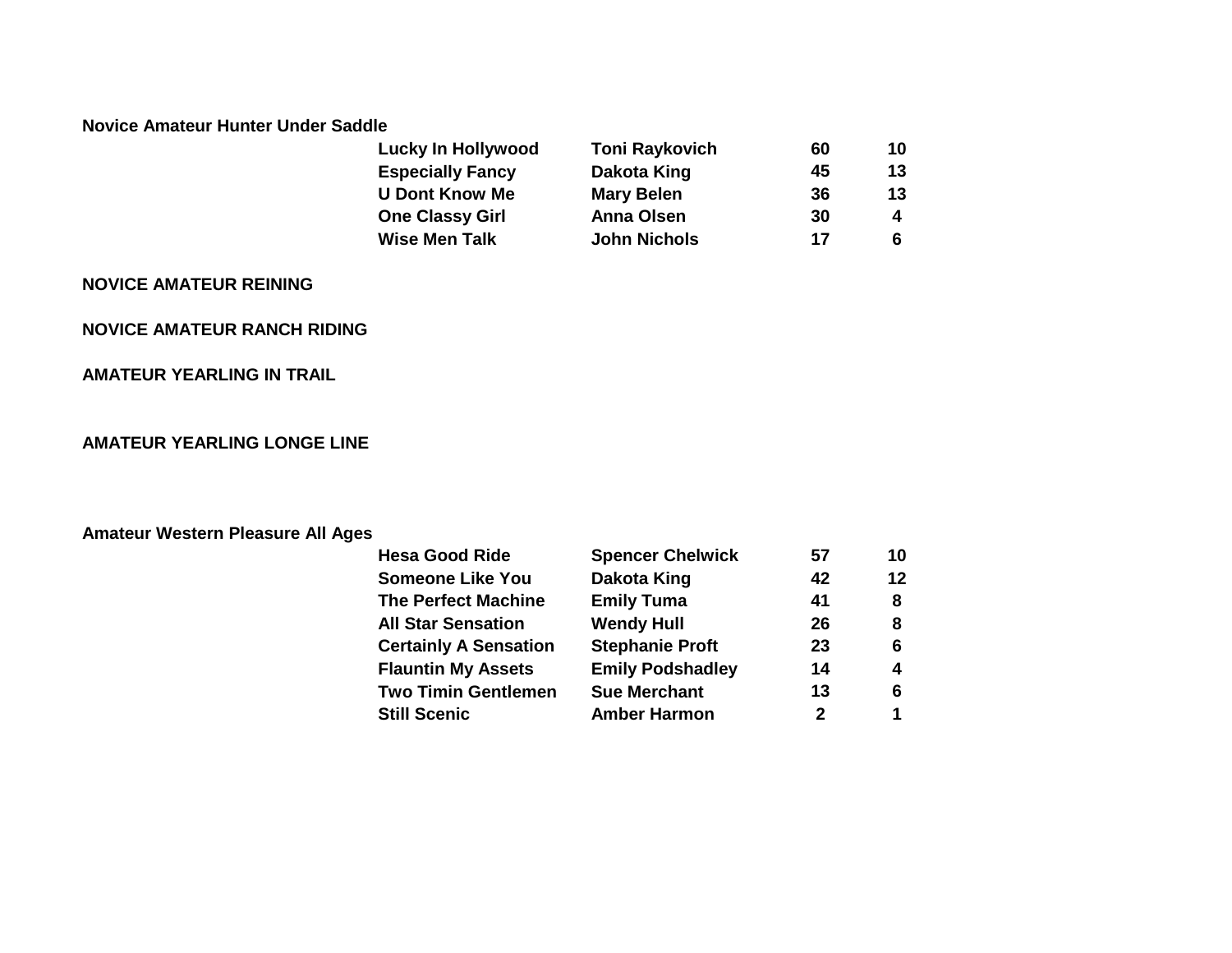# **Amateur Western Horsemanship All Ages**

**Amateur Trail All Ages**

| <b>Michelle Vondran</b><br>52<br><b>Gota Take A Chance</b><br><b>Who Sez</b><br>44<br><b>Barbara Messinger</b><br><b>Hesa Good Ride</b><br><b>Spencer Chelwick</b><br>34<br><b>Kristen Shaw</b><br>32<br><b>Almost Too Tempting</b><br><b>The Perfect Machine</b><br><b>Emily Tuma</b><br>24<br><b>Linda Rice</b><br>23<br><b>Im Real Sensational</b><br>20<br><b>Borntobesensational</b><br><b>Riley Supertino</b><br>19<br><b>Arapped In Black</b><br>Jeri Lou Biggs<br><b>Stephanie Proft</b><br><b>Certainly A Sensation</b><br>19<br><b>Goodnight Charlie</b><br><b>Randy Raykovich</b><br>16<br>9<br><b>Lucky In Hollywood</b><br><b>Toni Raykovich</b><br><b>All Star Sensation</b><br><b>Wendy Hull</b><br>6<br><b>Still Scenic</b><br><b>Amber Harmon</b><br>$\overline{2}$<br>$\overline{2}$<br><b>Fancy Huslers Necoia</b><br><b>Betsy Ninekirk</b><br>1<br><b>Plenty Of Tats Rhythm</b><br><b>Kelly Henningsen</b><br><b>Donna Hover</b><br><b>Fancy A Real Lover</b><br>1<br><b>The Perfect Machine</b><br>54<br><b>Emily Tuma</b><br><b>Kelly Henningsen</b><br>54<br><b>Plenty Of Tats Rhythm</b><br>53<br><b>Arapped In Black</b><br>Jeri Lou Biggs<br><b>Gota Take A Chance</b><br><b>Michelle Vondran</b><br>50<br><b>Goodnight Charlie</b><br><b>Randy Raykovich</b><br>48<br><b>Linda Rice</b><br>45<br><b>Im Real Sensational</b><br>43<br><b>Two Timin Gentlemen</b><br><b>Sue Merchant</b><br><b>Who Sez</b><br>24<br><b>Barbara Messinger</b><br><b>Lucky In Hollywood</b><br><b>Toni Raykovich</b><br>33<br><b>Borntobesensational</b><br><b>Riley Supertino</b><br>19<br><b>Stephanie Proft</b><br>14<br><b>Certainly A Sensation</b><br><b>U Dont Know Me</b><br><b>Mary Belen</b><br>13<br><b>All Star Sensation</b><br><b>Wendy Hull</b><br>10<br>8<br><b>Flauntin My Assets</b><br><b>Emily Podshadley</b> | <b>Two Timin Gentlemen</b> | <b>Sue Merchant</b> | 82 | 13                      |
|------------------------------------------------------------------------------------------------------------------------------------------------------------------------------------------------------------------------------------------------------------------------------------------------------------------------------------------------------------------------------------------------------------------------------------------------------------------------------------------------------------------------------------------------------------------------------------------------------------------------------------------------------------------------------------------------------------------------------------------------------------------------------------------------------------------------------------------------------------------------------------------------------------------------------------------------------------------------------------------------------------------------------------------------------------------------------------------------------------------------------------------------------------------------------------------------------------------------------------------------------------------------------------------------------------------------------------------------------------------------------------------------------------------------------------------------------------------------------------------------------------------------------------------------------------------------------------------------------------------------------------------------------------------------------------------------------------------------------------------------------------------------------------------------------------------------------------------|----------------------------|---------------------|----|-------------------------|
|                                                                                                                                                                                                                                                                                                                                                                                                                                                                                                                                                                                                                                                                                                                                                                                                                                                                                                                                                                                                                                                                                                                                                                                                                                                                                                                                                                                                                                                                                                                                                                                                                                                                                                                                                                                                                                          |                            |                     |    | 8                       |
|                                                                                                                                                                                                                                                                                                                                                                                                                                                                                                                                                                                                                                                                                                                                                                                                                                                                                                                                                                                                                                                                                                                                                                                                                                                                                                                                                                                                                                                                                                                                                                                                                                                                                                                                                                                                                                          |                            |                     |    | 9                       |
|                                                                                                                                                                                                                                                                                                                                                                                                                                                                                                                                                                                                                                                                                                                                                                                                                                                                                                                                                                                                                                                                                                                                                                                                                                                                                                                                                                                                                                                                                                                                                                                                                                                                                                                                                                                                                                          |                            |                     |    | 10                      |
|                                                                                                                                                                                                                                                                                                                                                                                                                                                                                                                                                                                                                                                                                                                                                                                                                                                                                                                                                                                                                                                                                                                                                                                                                                                                                                                                                                                                                                                                                                                                                                                                                                                                                                                                                                                                                                          |                            |                     |    | 4                       |
|                                                                                                                                                                                                                                                                                                                                                                                                                                                                                                                                                                                                                                                                                                                                                                                                                                                                                                                                                                                                                                                                                                                                                                                                                                                                                                                                                                                                                                                                                                                                                                                                                                                                                                                                                                                                                                          |                            |                     |    | 6                       |
|                                                                                                                                                                                                                                                                                                                                                                                                                                                                                                                                                                                                                                                                                                                                                                                                                                                                                                                                                                                                                                                                                                                                                                                                                                                                                                                                                                                                                                                                                                                                                                                                                                                                                                                                                                                                                                          |                            |                     |    | 4                       |
|                                                                                                                                                                                                                                                                                                                                                                                                                                                                                                                                                                                                                                                                                                                                                                                                                                                                                                                                                                                                                                                                                                                                                                                                                                                                                                                                                                                                                                                                                                                                                                                                                                                                                                                                                                                                                                          |                            |                     |    | 4                       |
|                                                                                                                                                                                                                                                                                                                                                                                                                                                                                                                                                                                                                                                                                                                                                                                                                                                                                                                                                                                                                                                                                                                                                                                                                                                                                                                                                                                                                                                                                                                                                                                                                                                                                                                                                                                                                                          |                            |                     |    | 5                       |
|                                                                                                                                                                                                                                                                                                                                                                                                                                                                                                                                                                                                                                                                                                                                                                                                                                                                                                                                                                                                                                                                                                                                                                                                                                                                                                                                                                                                                                                                                                                                                                                                                                                                                                                                                                                                                                          |                            |                     |    | 8                       |
|                                                                                                                                                                                                                                                                                                                                                                                                                                                                                                                                                                                                                                                                                                                                                                                                                                                                                                                                                                                                                                                                                                                                                                                                                                                                                                                                                                                                                                                                                                                                                                                                                                                                                                                                                                                                                                          |                            |                     |    | 6                       |
|                                                                                                                                                                                                                                                                                                                                                                                                                                                                                                                                                                                                                                                                                                                                                                                                                                                                                                                                                                                                                                                                                                                                                                                                                                                                                                                                                                                                                                                                                                                                                                                                                                                                                                                                                                                                                                          |                            |                     |    | 3                       |
|                                                                                                                                                                                                                                                                                                                                                                                                                                                                                                                                                                                                                                                                                                                                                                                                                                                                                                                                                                                                                                                                                                                                                                                                                                                                                                                                                                                                                                                                                                                                                                                                                                                                                                                                                                                                                                          |                            |                     |    | $\overline{2}$          |
|                                                                                                                                                                                                                                                                                                                                                                                                                                                                                                                                                                                                                                                                                                                                                                                                                                                                                                                                                                                                                                                                                                                                                                                                                                                                                                                                                                                                                                                                                                                                                                                                                                                                                                                                                                                                                                          |                            |                     |    | $\mathbf{2}$            |
|                                                                                                                                                                                                                                                                                                                                                                                                                                                                                                                                                                                                                                                                                                                                                                                                                                                                                                                                                                                                                                                                                                                                                                                                                                                                                                                                                                                                                                                                                                                                                                                                                                                                                                                                                                                                                                          |                            |                     |    | $\overline{2}$          |
|                                                                                                                                                                                                                                                                                                                                                                                                                                                                                                                                                                                                                                                                                                                                                                                                                                                                                                                                                                                                                                                                                                                                                                                                                                                                                                                                                                                                                                                                                                                                                                                                                                                                                                                                                                                                                                          |                            |                     |    | 1                       |
|                                                                                                                                                                                                                                                                                                                                                                                                                                                                                                                                                                                                                                                                                                                                                                                                                                                                                                                                                                                                                                                                                                                                                                                                                                                                                                                                                                                                                                                                                                                                                                                                                                                                                                                                                                                                                                          |                            |                     |    | 1                       |
|                                                                                                                                                                                                                                                                                                                                                                                                                                                                                                                                                                                                                                                                                                                                                                                                                                                                                                                                                                                                                                                                                                                                                                                                                                                                                                                                                                                                                                                                                                                                                                                                                                                                                                                                                                                                                                          |                            |                     |    |                         |
|                                                                                                                                                                                                                                                                                                                                                                                                                                                                                                                                                                                                                                                                                                                                                                                                                                                                                                                                                                                                                                                                                                                                                                                                                                                                                                                                                                                                                                                                                                                                                                                                                                                                                                                                                                                                                                          |                            |                     |    | 8                       |
|                                                                                                                                                                                                                                                                                                                                                                                                                                                                                                                                                                                                                                                                                                                                                                                                                                                                                                                                                                                                                                                                                                                                                                                                                                                                                                                                                                                                                                                                                                                                                                                                                                                                                                                                                                                                                                          |                            |                     |    | 8                       |
|                                                                                                                                                                                                                                                                                                                                                                                                                                                                                                                                                                                                                                                                                                                                                                                                                                                                                                                                                                                                                                                                                                                                                                                                                                                                                                                                                                                                                                                                                                                                                                                                                                                                                                                                                                                                                                          |                            |                     |    | 8                       |
|                                                                                                                                                                                                                                                                                                                                                                                                                                                                                                                                                                                                                                                                                                                                                                                                                                                                                                                                                                                                                                                                                                                                                                                                                                                                                                                                                                                                                                                                                                                                                                                                                                                                                                                                                                                                                                          |                            |                     |    | $\overline{7}$          |
|                                                                                                                                                                                                                                                                                                                                                                                                                                                                                                                                                                                                                                                                                                                                                                                                                                                                                                                                                                                                                                                                                                                                                                                                                                                                                                                                                                                                                                                                                                                                                                                                                                                                                                                                                                                                                                          |                            |                     |    | 9                       |
|                                                                                                                                                                                                                                                                                                                                                                                                                                                                                                                                                                                                                                                                                                                                                                                                                                                                                                                                                                                                                                                                                                                                                                                                                                                                                                                                                                                                                                                                                                                                                                                                                                                                                                                                                                                                                                          |                            |                     |    | 8                       |
|                                                                                                                                                                                                                                                                                                                                                                                                                                                                                                                                                                                                                                                                                                                                                                                                                                                                                                                                                                                                                                                                                                                                                                                                                                                                                                                                                                                                                                                                                                                                                                                                                                                                                                                                                                                                                                          |                            |                     |    | 10                      |
|                                                                                                                                                                                                                                                                                                                                                                                                                                                                                                                                                                                                                                                                                                                                                                                                                                                                                                                                                                                                                                                                                                                                                                                                                                                                                                                                                                                                                                                                                                                                                                                                                                                                                                                                                                                                                                          |                            |                     |    | $\overline{\mathbf{7}}$ |
|                                                                                                                                                                                                                                                                                                                                                                                                                                                                                                                                                                                                                                                                                                                                                                                                                                                                                                                                                                                                                                                                                                                                                                                                                                                                                                                                                                                                                                                                                                                                                                                                                                                                                                                                                                                                                                          |                            |                     |    | 6                       |
|                                                                                                                                                                                                                                                                                                                                                                                                                                                                                                                                                                                                                                                                                                                                                                                                                                                                                                                                                                                                                                                                                                                                                                                                                                                                                                                                                                                                                                                                                                                                                                                                                                                                                                                                                                                                                                          |                            |                     |    | $\overline{\mathbf{7}}$ |
|                                                                                                                                                                                                                                                                                                                                                                                                                                                                                                                                                                                                                                                                                                                                                                                                                                                                                                                                                                                                                                                                                                                                                                                                                                                                                                                                                                                                                                                                                                                                                                                                                                                                                                                                                                                                                                          |                            |                     |    | 8                       |
|                                                                                                                                                                                                                                                                                                                                                                                                                                                                                                                                                                                                                                                                                                                                                                                                                                                                                                                                                                                                                                                                                                                                                                                                                                                                                                                                                                                                                                                                                                                                                                                                                                                                                                                                                                                                                                          |                            |                     |    | 4                       |
|                                                                                                                                                                                                                                                                                                                                                                                                                                                                                                                                                                                                                                                                                                                                                                                                                                                                                                                                                                                                                                                                                                                                                                                                                                                                                                                                                                                                                                                                                                                                                                                                                                                                                                                                                                                                                                          |                            |                     |    | 4                       |
|                                                                                                                                                                                                                                                                                                                                                                                                                                                                                                                                                                                                                                                                                                                                                                                                                                                                                                                                                                                                                                                                                                                                                                                                                                                                                                                                                                                                                                                                                                                                                                                                                                                                                                                                                                                                                                          |                            |                     |    | 4                       |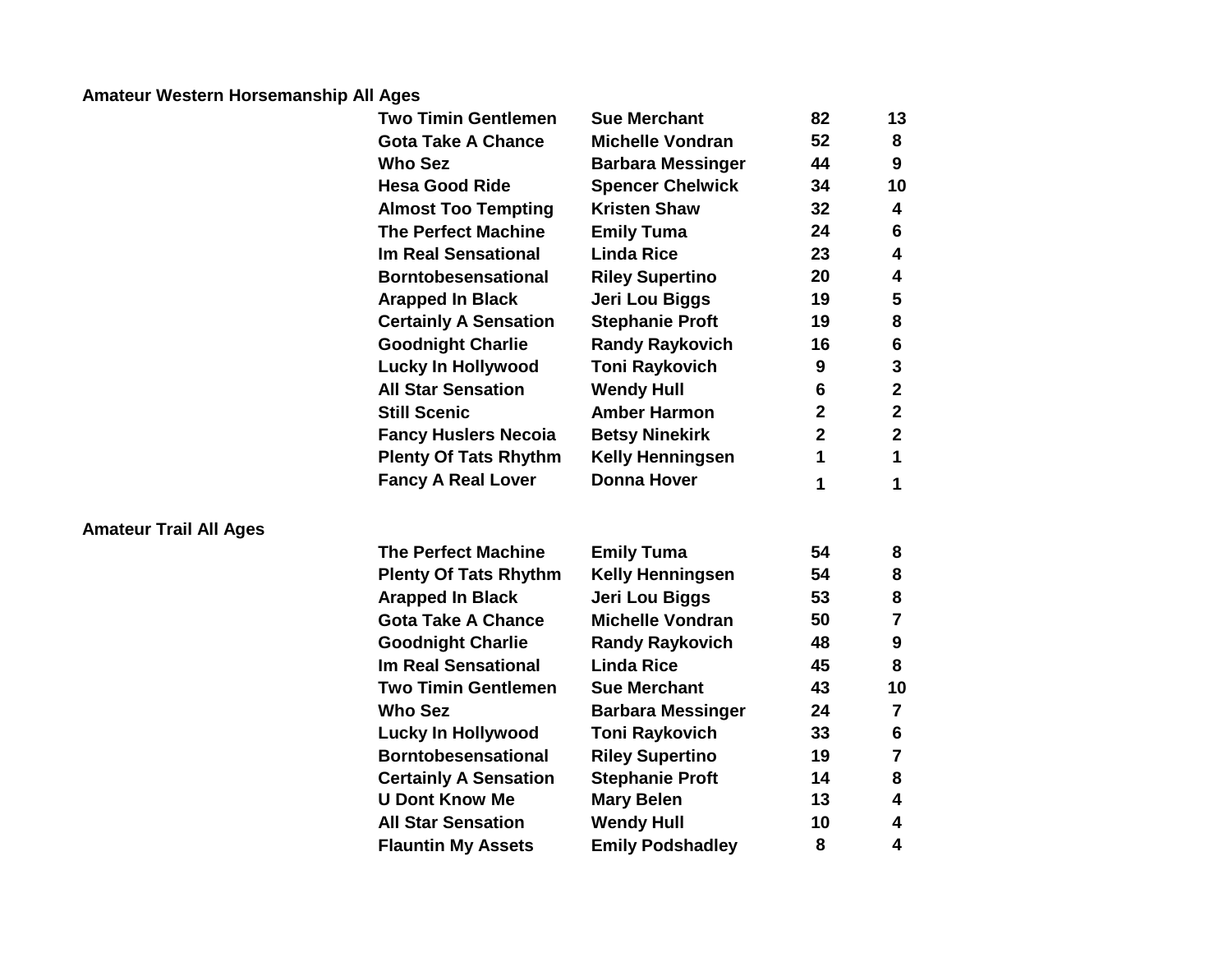|                                       | <b>Still Scenic</b>          | <b>Amber Harmon</b>      | 5           | 3                       |
|---------------------------------------|------------------------------|--------------------------|-------------|-------------------------|
|                                       | <b>Hesa Good Ride</b>        | <b>Spencer Chelwick</b>  | 5           | 4                       |
| <b>Amateur Showmanship All Ages</b>   |                              |                          |             |                         |
|                                       | <b>Certainly A Sensation</b> | <b>Stephanie Proft</b>   | 47          | 10                      |
|                                       | <b>Goodnight Charlie</b>     | <b>Randy Raykovich</b>   | 45          | 14                      |
|                                       | <b>Almost Too Tempting</b>   | <b>Kristen Shaw</b>      | 36          | 8                       |
|                                       | <b>Good Directions</b>       | <b>Carrie Averill</b>    | 34          | $\overline{\mathbf{7}}$ |
|                                       | <b>Borntobesensational</b>   | <b>Riley Supertino</b>   | 34          | $\overline{7}$          |
|                                       | <b>Hesa Good Ride</b>        | <b>Spencer Chelwick</b>  | 24          | 6                       |
|                                       | <b>Gota Take A Chance</b>    | <b>Michelle Vondran</b>  | 22          | 4                       |
|                                       | <b>Im Real Sensational</b>   | <b>Linda Rice</b>        | 22          | 5                       |
|                                       | <b>U Dont Know Me</b>        | <b>Mary Belen</b>        | 10          | 6                       |
|                                       | <b>Still Scenic</b>          | <b>Amber Harmon</b>      | 8           | 3                       |
| <b>Amateur Hunt Seat Eq. All Ages</b> |                              |                          |             |                         |
|                                       | <b>Two Timin Gentlemen</b>   | <b>Sue Merchant</b>      | 64          | 14                      |
|                                       | <b>Who Sez</b>               | <b>Barbara Messinger</b> | 29          | 6                       |
|                                       | <b>Borntobesensational</b>   | <b>Riley Supertino</b>   | 24          | 3                       |
|                                       | <b>Almost Too Tempting</b>   | <b>Kristen Shaw</b>      | 22          | 4                       |
|                                       | <b>The Perfect Machine</b>   | <b>Emily Tuma</b>        | 21          | 5                       |
|                                       | <b>Lucky In Hollywood</b>    | <b>Toni Raykovich</b>    | 10          | 6                       |
|                                       | <b>Still Scenic</b>          | <b>Amber Harmon</b>      | 8           | $\mathbf 2$             |
|                                       | <b>Gota Take A Chance</b>    | <b>Michelle Vondran</b>  | $\mathbf 2$ | $\mathbf 2$             |
|                                       | <b>Im Real Sensational</b>   | <b>Linda Rice</b>        | $\mathbf 2$ | $\mathbf{2}$            |
|                                       | <b>Make Me A Cowboy</b>      | <b>Jennifer Chan</b>     | 1           | 1                       |